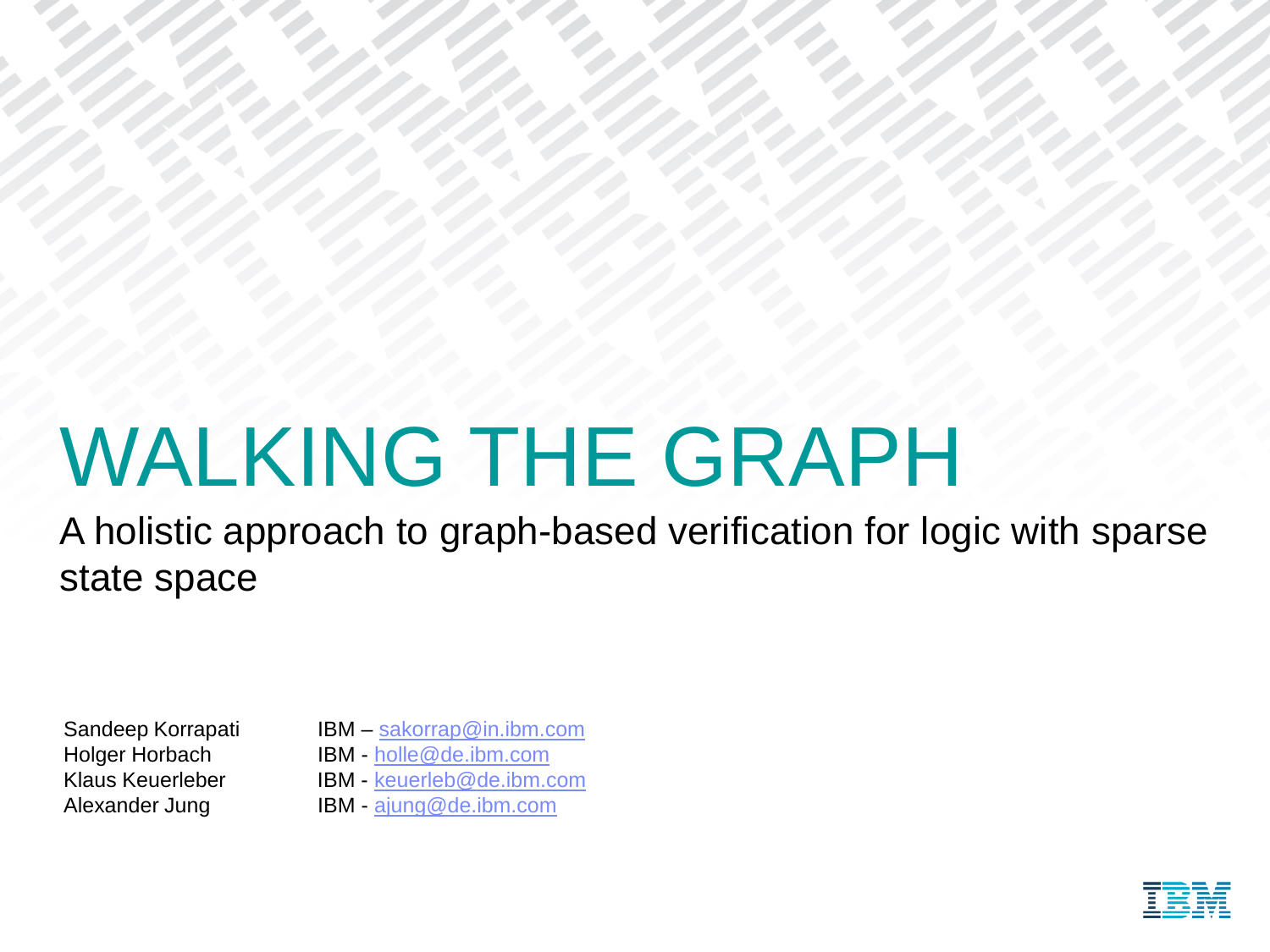

### the limits of constrained random verification dealing with sparse state space

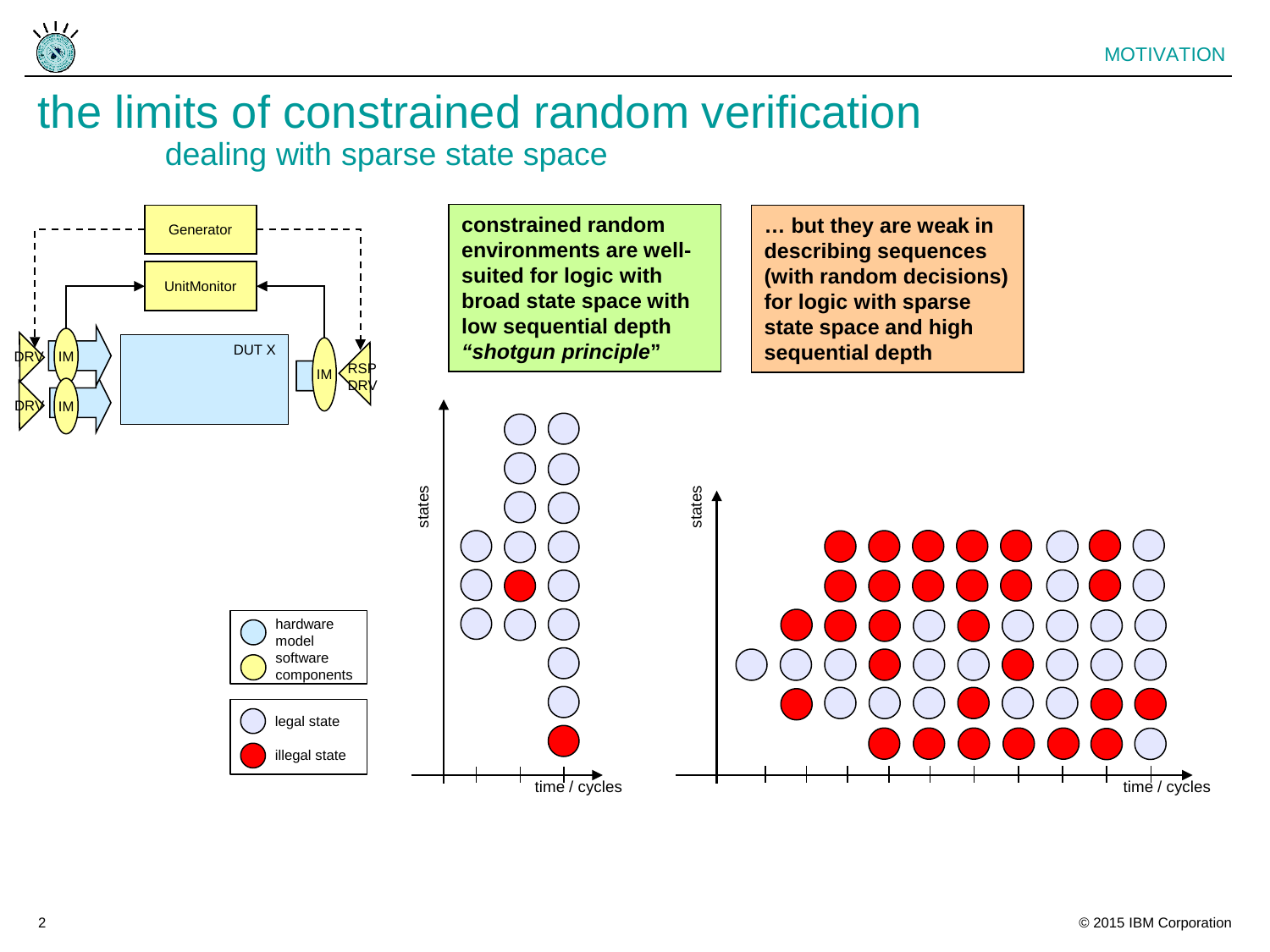

### the power of graph-based verification generating stimuli from a graph



**graphs are a great vehicle to describe the legal set of states through a combination of directed sequences (where state set is sparse) and random decisions (where state space opens up)**

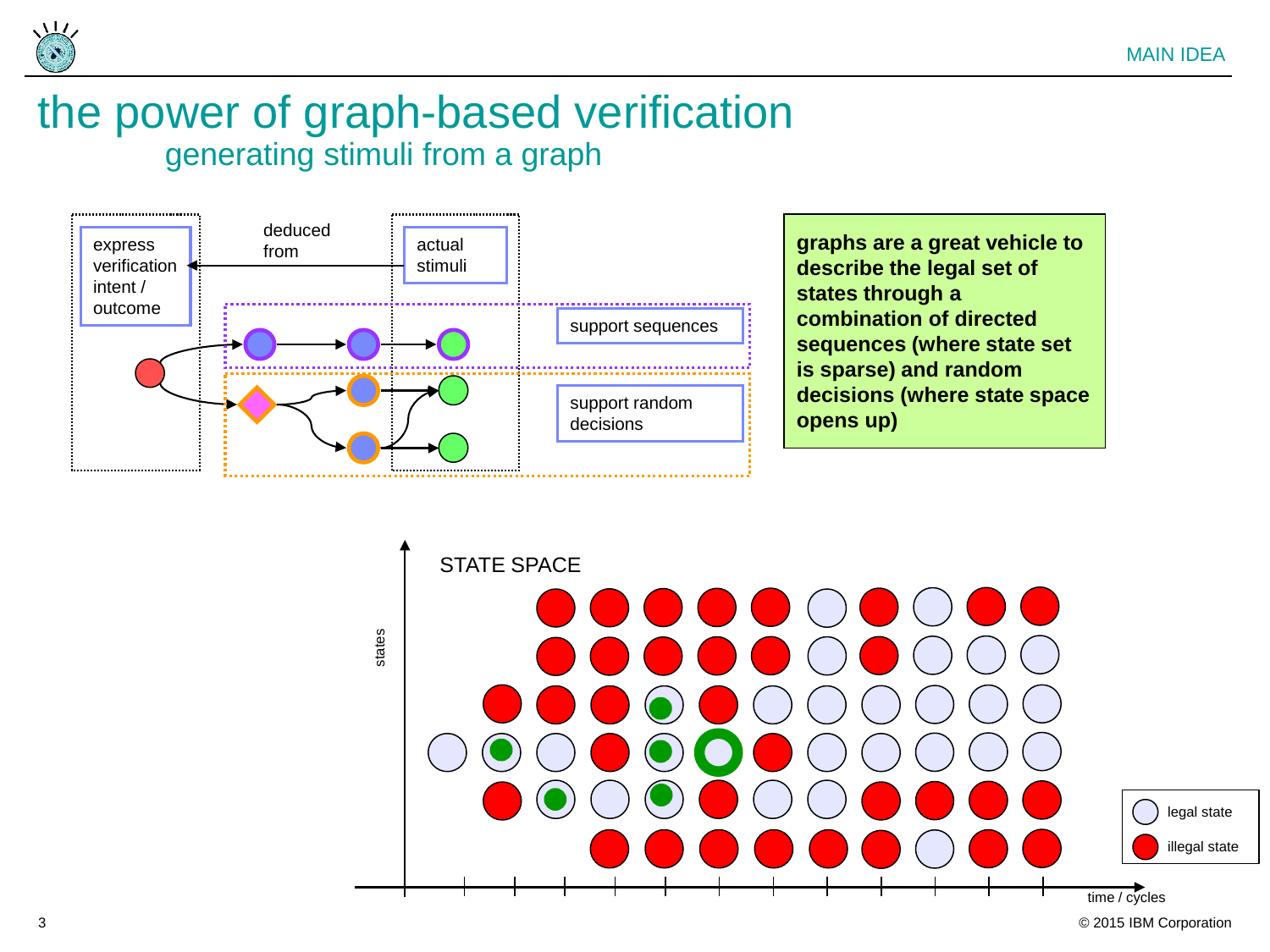

### extending graph-based verification describing verification intent

**in a first step the graph is used to describe the verification intent ("outcome first") and determining the input stimuli by walking the scenario graph**

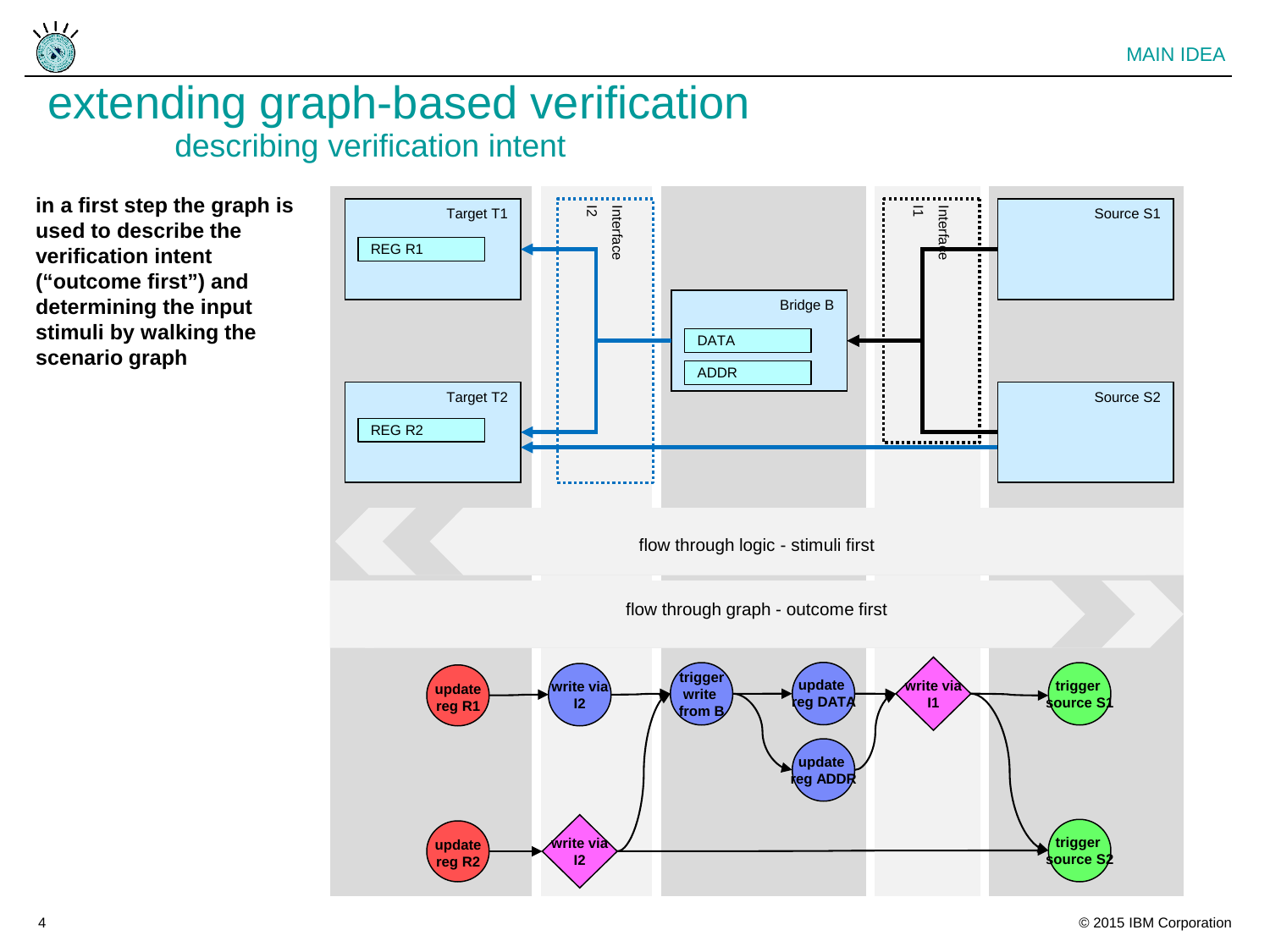

### extending graph-based verification implementing checkers from the graph

**since verification intent is expressed in graph, this knowledge can also be used for checking purposes using register and interface scoreboards to validate register updates and transactions**

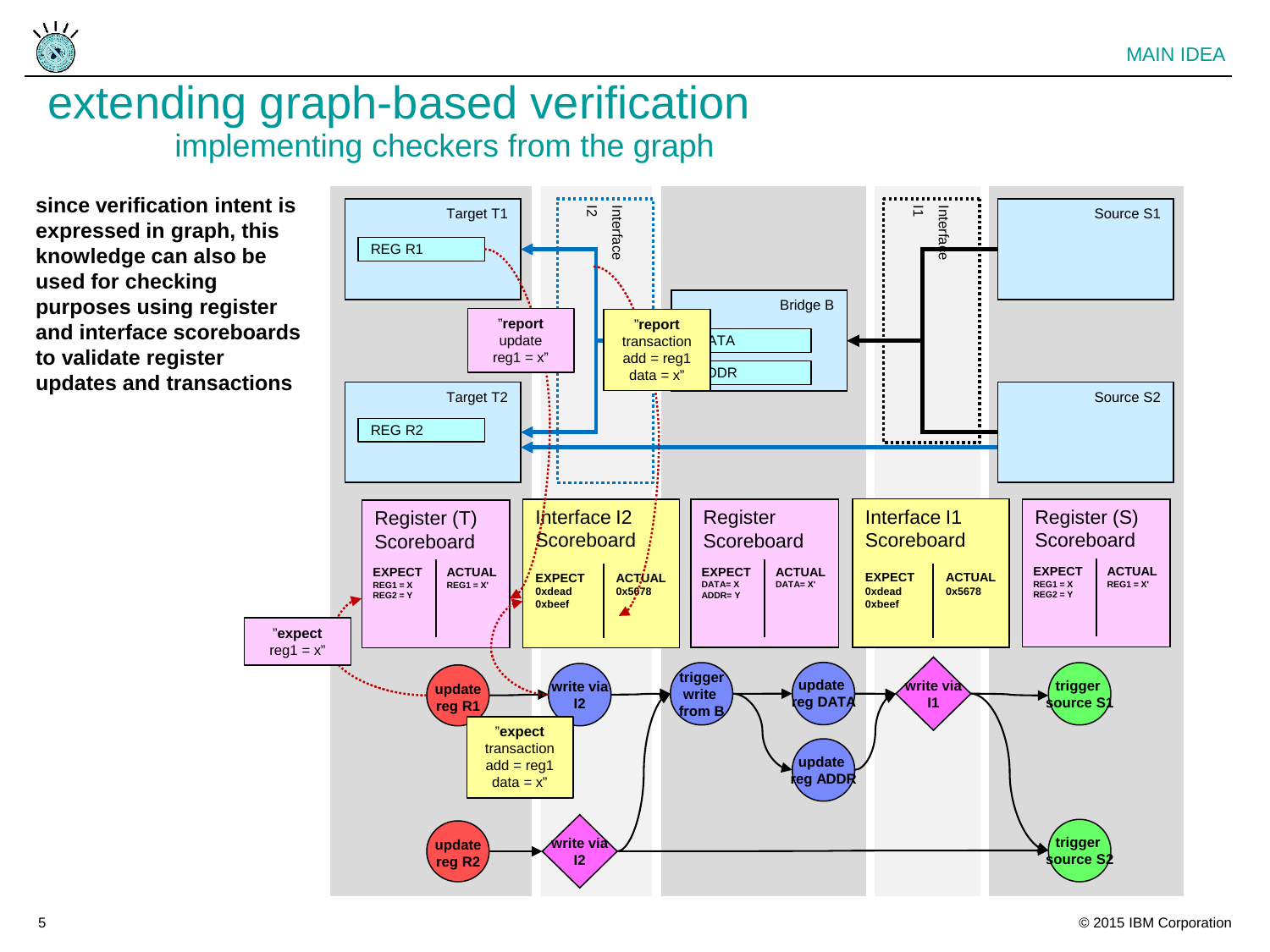

### advantages of graph-based verification how the pervasive verification team benefits from the paradigm shift

### **from constrained random… to graph-based environment**

sequences implemented using directed tests or complex generators with constraints supplied as parms files



scenario implemented within graph using a combination of sequence goals and select goals;

each path through graph represents a possible scenario *considerable increase in number of scenarios* 



 $\rightarrow$  significantly increasing subsystem coverage

strong unit focus with little emphasis on integration checking: "make sure the unit can cover every thinkable input pattern and react accordingly" less unit focus but more emphasis on system scenarios: "make sure all units in system correctly interact and correctly support all use cases defined for the system" testplan spread across large set of directed tests and parms files with constraints testplan is part of graph that can be visualized and "walked" interactively impossible to express interdependencies between separate dedicated testcases graph is single source of tests and allows expressing interdependencies between concurrent scenarios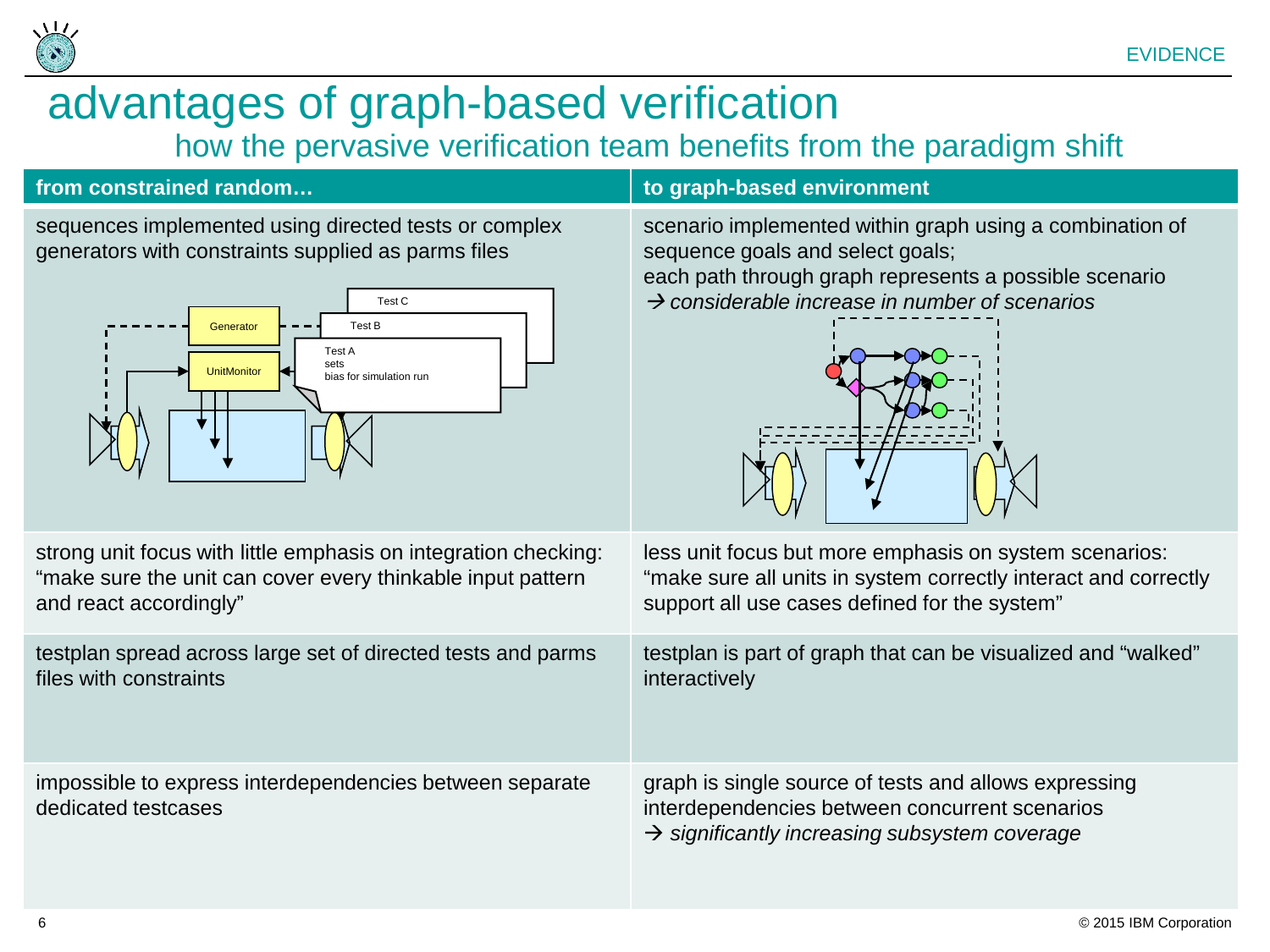

### advantages of graph-based verification - con't



7 © 2015 IBM Corporation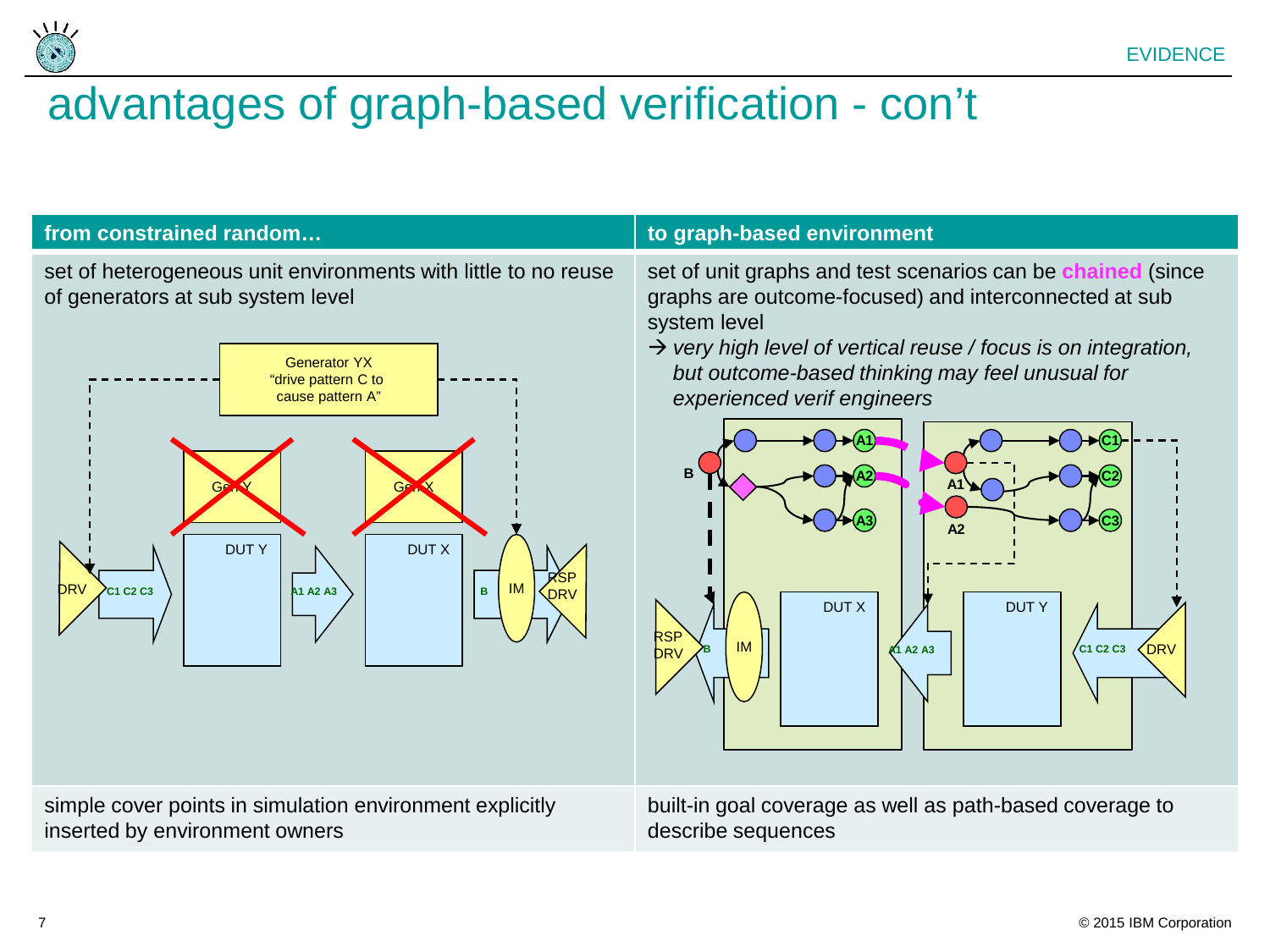

## applying graph-based verification in real life

Graph-based verification environment (using Breker™ Trek™ tool) covering stimulus and register / interface checking successfully implemented for pervasive sub system of next-gen IBM POWER® processor:

- **30+ distinct graph modules implement functions offered by corresponding logic component:**
	- describing input stimulus at component boundaries
	- predicting expected changes for hardware registers
	- predicting expected transactions across interconnects between components
- **all modules integrated into singular sub system-level graph combining functions from modules to higherlevel test scenarios such as**
	- power management scenarios
	- power-on-reset scenarios
- **robust set of basecode to support scoreboard checking**
- **team of 10+ verification engineers contributing to environment**
- **> 10000 nodes implemented (with replication)**